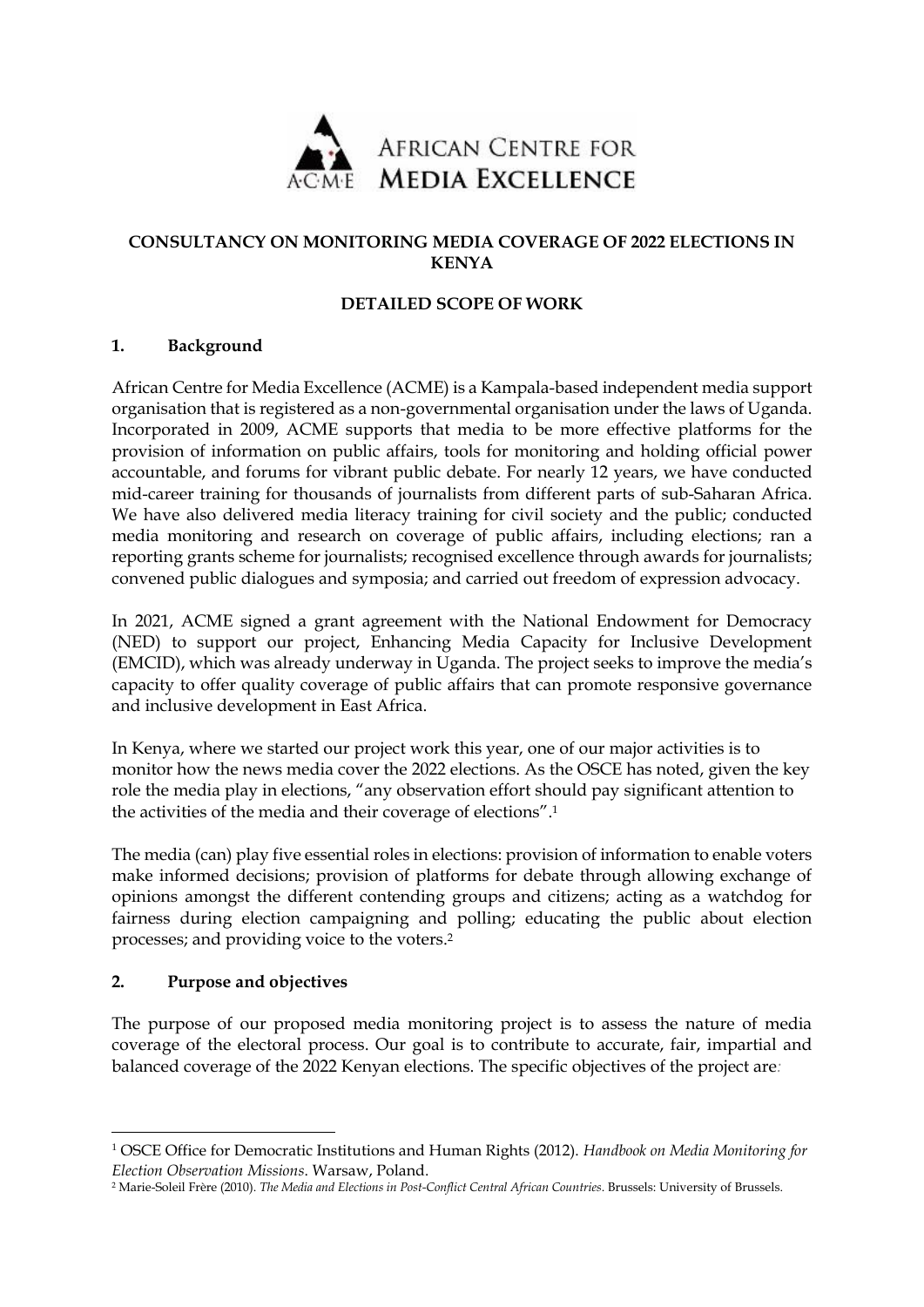- 1. To monitor, document and share trends in media coverage of the 2022 general elections.
- 2. To monitor media compliance with election reporting standards.
- 3. To inspire journalists, editors and media owners to provide information that is accurate, impartial and fair.
- 4. To empower civil society and the public to demand adherence to professional standards in media coverage of the elections.

# **3. Approach and methodology**

We conceive of media monitoring as a process of 'constructive intervention' whereby gaps in and concerns about coverage are addressed before the elections with media houses and journalists, based on electoral reporting standards that stakeholders have embraced.

We propose to benchmark the monitoring against electoral reporting standards that are generally accepted by the major stakeholders in Kenya, including media houses, regulators and other state actors, civil society, as well as the public. We believe that a number of widely accepted principles on the responsibilities and obligations of the media regarding election coverage and reporting would apply to Kenya too. Some of these would include:

- **Accuracy**
- **Fairness**
- **Multiplicity and diversity of sourcing**
- Corrections and the right of reply
- **Focus on issues**
- Equitable coverage of key candidates
- Rejection of bribery
- **Independence from vested interests**
- **Interrogation of claims and promises by candidates and parties**
- Rejection of hate speech

We propose to monitor mainstream news media platforms, including newspapers such as The *Nation*, *Standard*, *Taifa*, *The Star* and television stations including Citizen TV, KTN, NTV Kenya and KBC. We also propose to monitor selected radio stations in each of the political regions based on purposive sampling.

Some of the questions that the monitoring will address will include the following:

- What election-related topics do media reports cover?
- What is the frequency of election coverage in the media?
- What is the type of reports [news, commentary/opinion, features/special reports, etc]?
- What is the nature of the reporting [conventional, interpretative, investigative]?
- Who are the sources in media coverage [ordinary citizens, party officials, candidates, regulators, civil society actors, diplomats, religious leaders, central government officials, local leaders, police/security officials, etc]?
- What is the gender of the sources? Are women represented as candidates or voters?
- Which political parties are focused on in media coverage?
- Which presidential candidates are focused on in media coverage?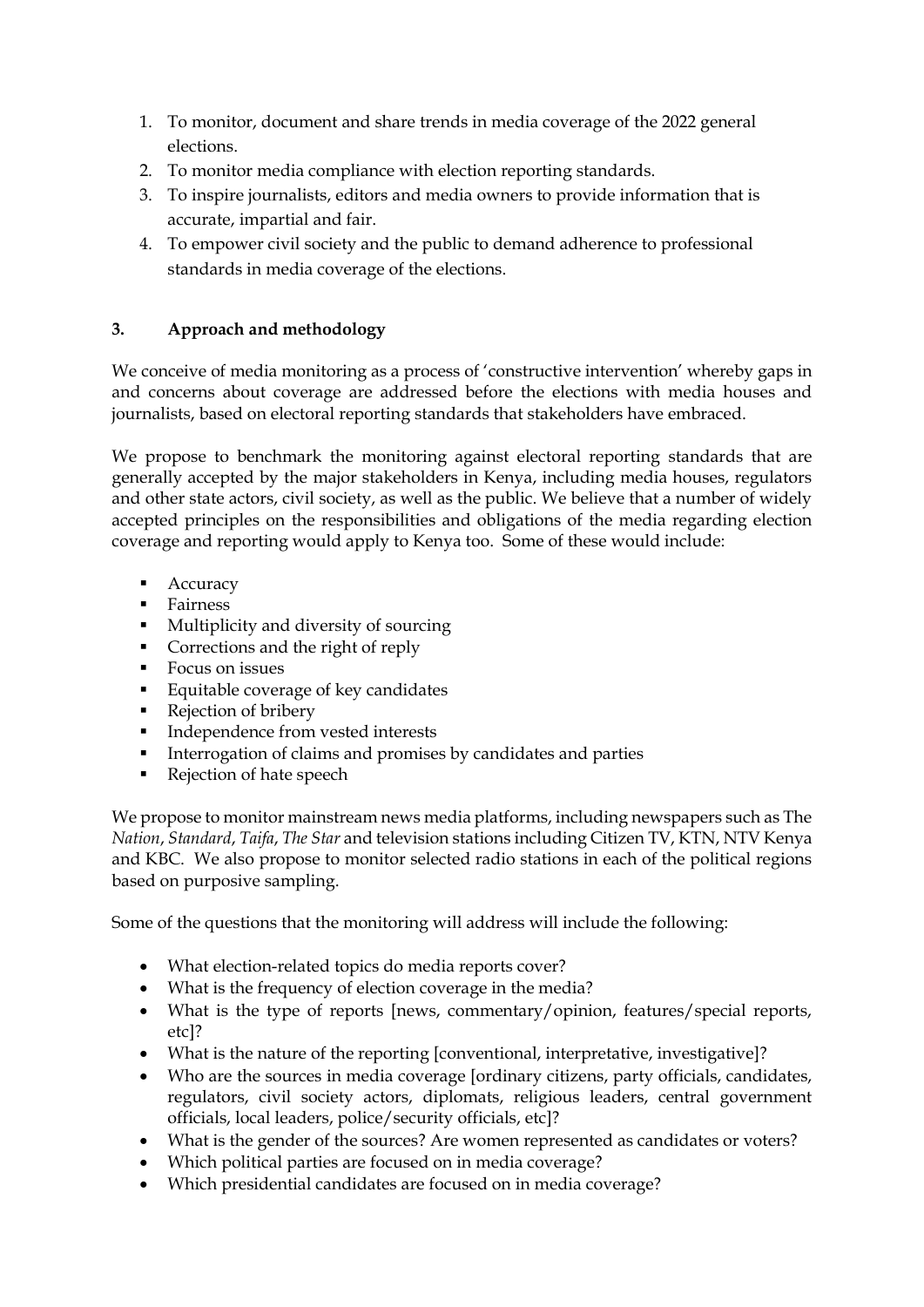- How much time or space is dedicated to each presidential candidate?
- Is the reporting fair and impartial?
- What is the tone of coverage? How are the presidential candidates presented (positive, negative or neutral rating)?
- How often do news stories interrogate candidate or party promises?

These and other relevant pieces of information will be coded for each edition of the newspapers and radio and television stations that will be sampled. A standard coding scheme will be employed. It will outline the aspects on which monitoring information is needed and how that information is to be captured. Coders will be instructed to select an appropriate digit – known as a code – that will be entered on the coding form, which will be the primary data collection instrument. Coders will undergo training before they embark on coding. A sample of media content will be coded under a pilot to ensure that the measures and definitions are reliable before the full-scale coding starts.

The content analysis will provide a detailed and multi-faceted picture of the nature and extent of election coverage in the media as measured on various journalistic and content dimensions. Stories will be coded on a number of variables ranging from those that deal with the manifest or formal characteristics of stories (e.g. author, topic, length, illustrations, prominence, placement) to those that deal with the latent or structural characteristics of the news narrative (e.g. tone, source of information, main agent, event, context). The unit of analysis will be the story and each story will be treated as a whole unit of meaning. For radio and television, the programme (e.g. talk show) will also form a unit of analysis. The data will be gathered using a standard coding form, which will be administered by trained coders. A detailed codebook will contain definitions of all the content categories that will be monitored. The coding procedure will involve a rigorous and methodical process of identifying and analyzing election-related stories. The data will be captured, processed, and analysed using SPSS.

Informant interviews will be conducted to support qualitative analysis and also provide context for the quantitative findings.

Monitoring reports will be released every month at public convenings jointly hosted with Kenyan stakeholders. A final report will be released after the elections.

### **4. The assignment**

ACME now seeks a consultant/lead researcher to take a lead on the monitoring project.

### **5. Terms of Reference**

Specifically, the project consultant/lead resercher shall work closely with the ACME research team on the following activities:

- i. Develop and refine the media monitoring design (research tool);
- ii. Participate in the training of coders;
- iii. Oversee quality control over the output of coders and the whole monitoring project;
- iv. Provide the preliminary analysis of the monitoring findings;
- v. Participate in the review of media monitoring reports, ensuring they conform to best practice;
- vi. Write/edit the media monitoring reports;